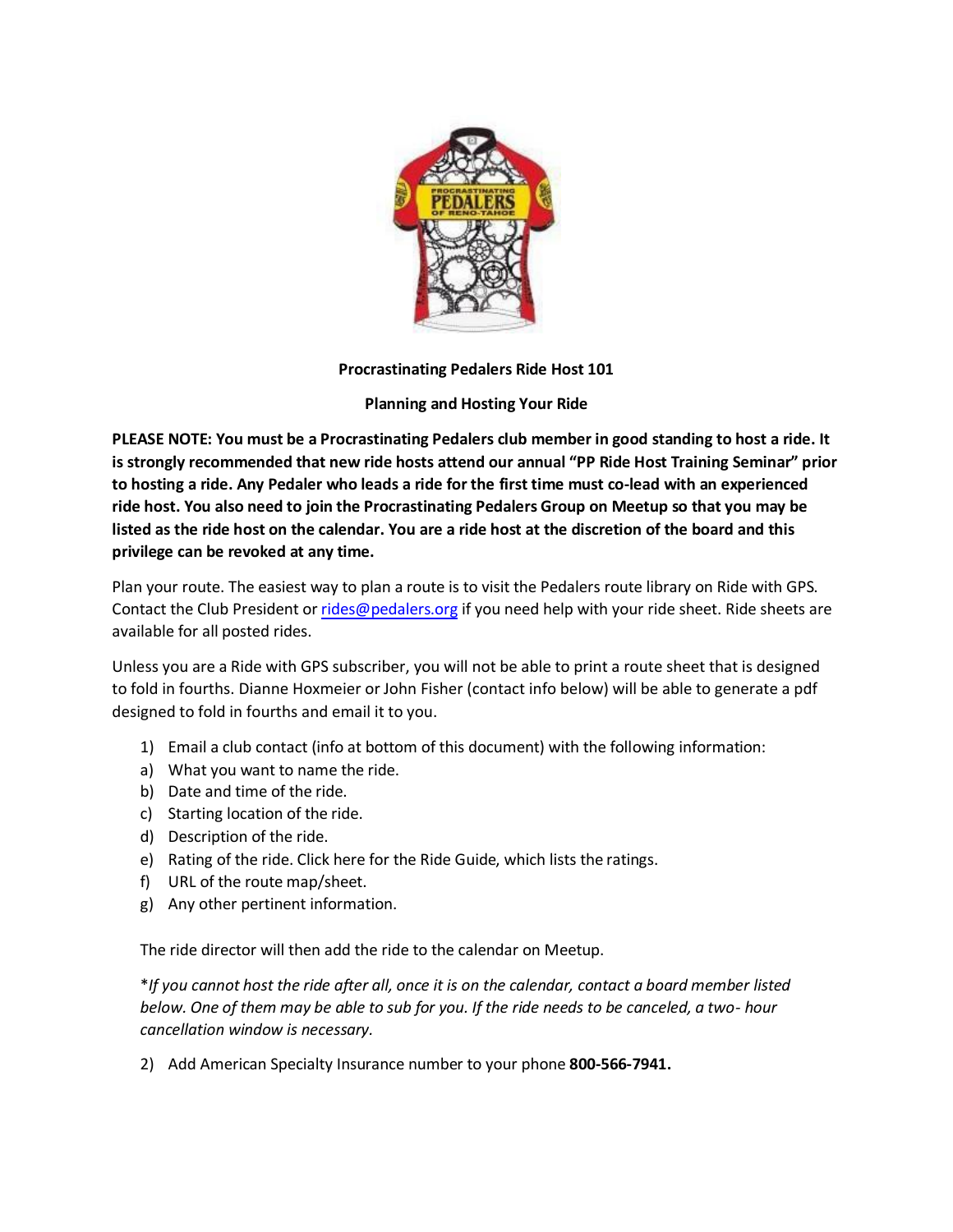- 3) Download the rider sign-up sheet/liability waiver from here. Have all riders sign it before the ride starts. Make sure that handwriting is legible and that the emergency contact number listed is **NOT 911**. Take it with you on the ride.
- 4) Add your cell phone number to your route sheets so you can be contacted during the ride if necessary. Print enough copies of your route sheets for everyone to have their owncopy.
- 5) Once everyone has signed in, have everyone introduce themselves. Briefly discuss the route, identifying regrouping points and potential road hazards.
- 6) Do head counts along the way to keep track of all your riders. You may ask another experienced rider to act as a lead or a sweep on the ride to help you keep track of all your riders. As the host, you don't have to ride off the front for the entire ride, you can lead frombehind.
- 7) Note HELMETS ARE ALWAYS REQUIRED ON ALL RIDES. NO HELMET NO RIDE
- 8) No headphones, earbuds, or ear sets are permitted on any Pedalers ride.
- 9) We stop at red lights.
- 10) We steer away from controversial conversations on rides: e.g. religion, politics etc.…
- 11) Be sure to schedule a couple of rest stops and a lunch break if appropriate.
- 12) For liability reasons, please hang on to your sign-up sheet for at least 10 days after your ride. If you had an accident on your ride, please forward your sign-up sheet to Dianne Hoxmeier at [insurance@pedalers.org. a](mailto:insurance@pedalers.org)nd send a copy to [president@pedalers.org.](mailto:president@pedalers.org)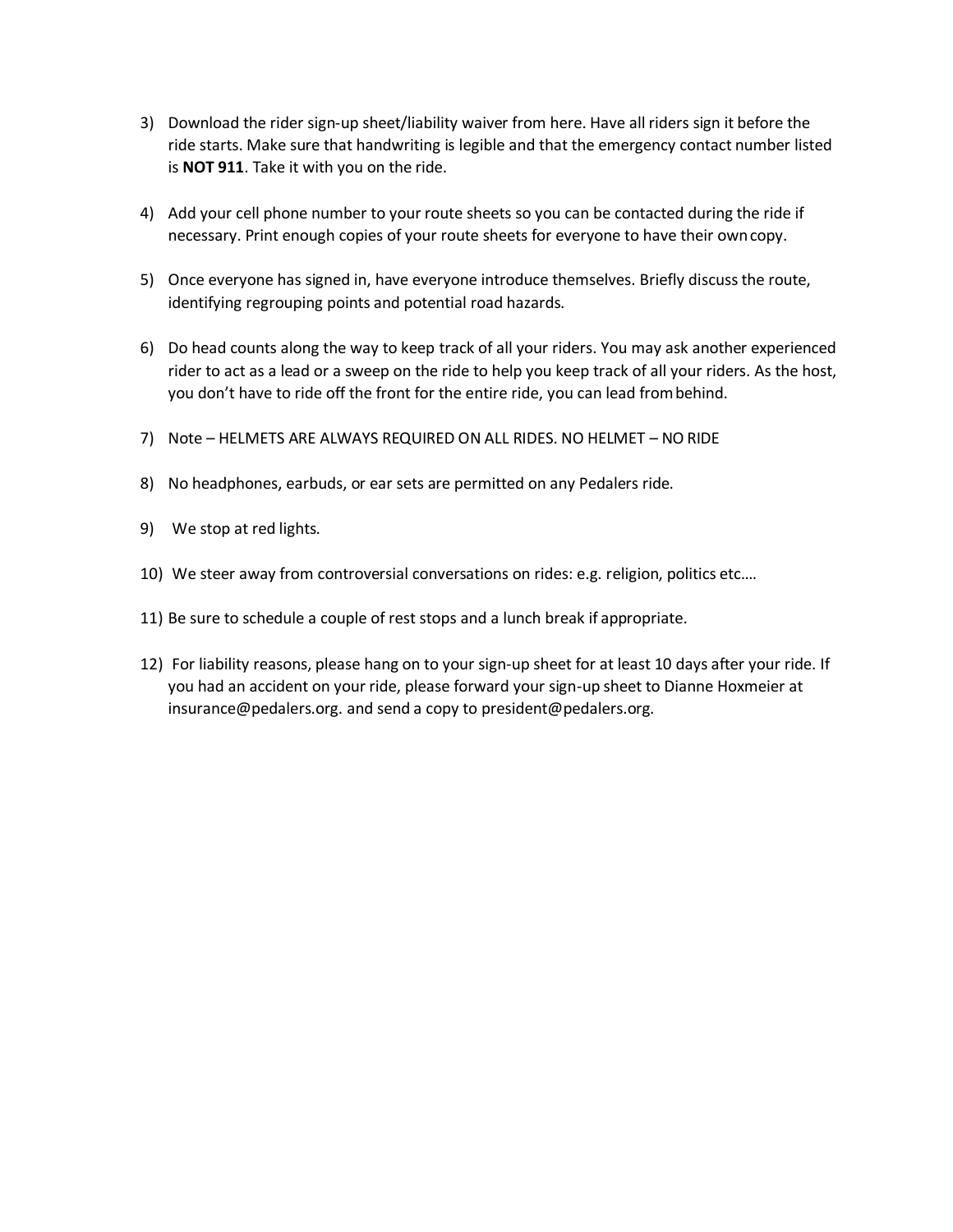### **Emergency Procedures**

If someone is injured on your ride, follow these emergency procedures to ensure the safety of your group and your injured rider:

- 1) Assess the injury. If it appears to be a serious injury call 911.
- 2) If the injuries are minor, move the rider and their bike out of the road. If not, direct oncoming traffic around the injured rider until assistance arrives.
- 3) Contact that rider's emergency contact to inform them of the injury.
- 4) Call another rider from your sign in sheet to take over the rest of the ride for you and to ensure all the other riders finish safely.
- 5) Notify our insurance company and obtain a case number.
- 6) Remain with the injured rider until emergency assistance or their emergency contact arrives.
- 7) Make arrangements to get the injured rider's bike collected and then go to the finish point of your ride.
- 8) Contact our Treasurer: Dianne Hoxmeier, and our President: Heather Hall, to inform them of the accident.

| <b>President:</b>     | <b>Heather Hall</b> | 415-233-3325<br>president@pedalers.org<br>Contact in case of accident.<br>Contact for subbing. |
|-----------------------|---------------------|------------------------------------------------------------------------------------------------|
| <b>Ride Director:</b> | John Fisher         | 775-857-8288<br>rides@pedalers.org<br>Contact for subbing                                      |
| Treasurer:            | Dianne Hoxmeier     | 408-688-7541<br>insurance@pedalers.org<br>Contact in case of accident.                         |

# **Contact Information for Club Staff**